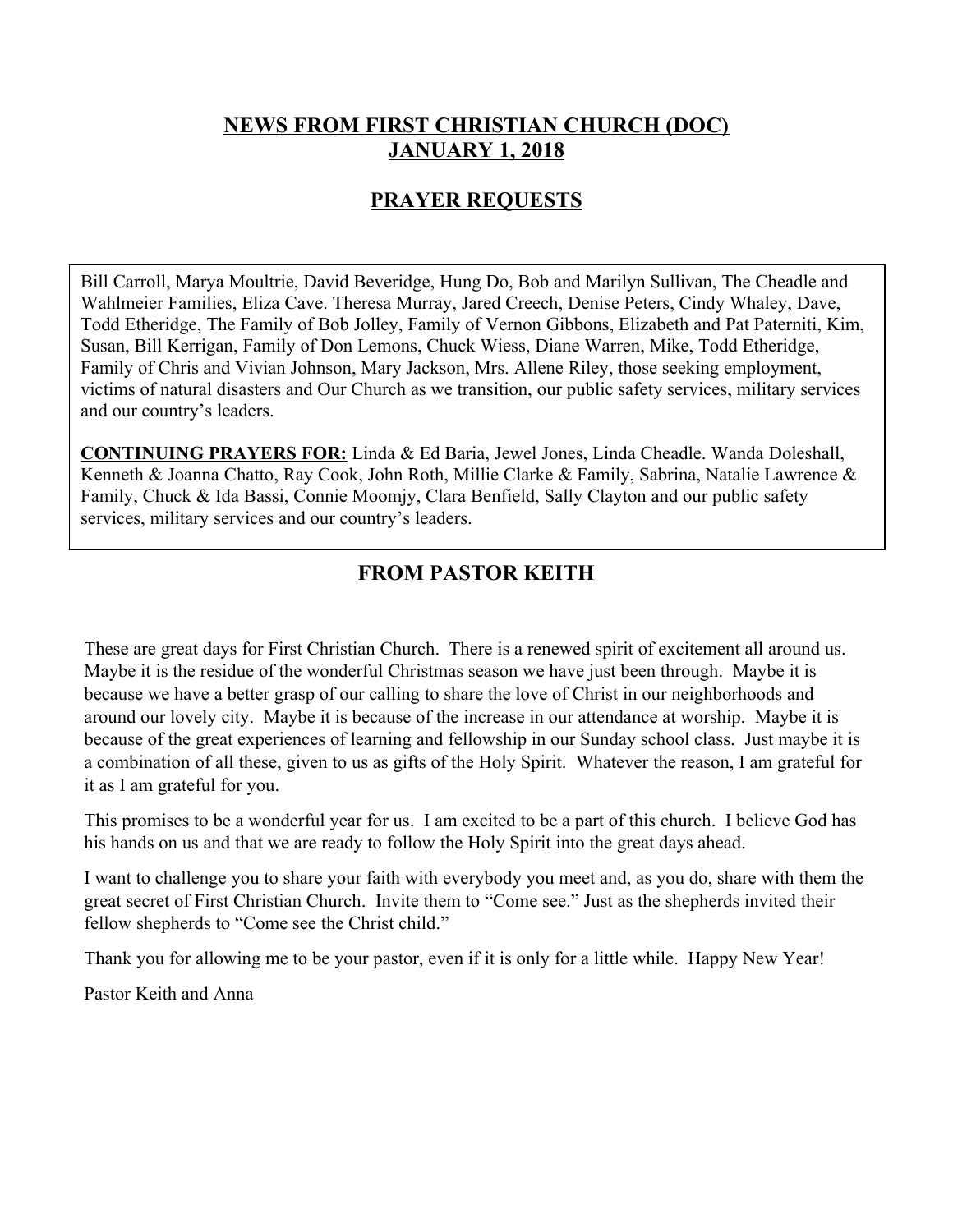## **CHURCH OFFICERS FOR 2018**

The Church Board decided to keep the elected Church Officers in place as a carryover from 2017. Please note the following listing, along with vacancies that are present. If you are interested in filling any of the vacant positions, please submit your request to Buzzy Cheadle. Job descriptions are available, beginning on Page 3 of the Constitution, and can be obtained through the Church Office.

| Position                   | Name                    | Position                              | Name                      |  |
|----------------------------|-------------------------|---------------------------------------|---------------------------|--|
| <b>Board Chair</b>         | <b>Buzzy Cheadle</b>    | <b>Committee Chair Persons:</b>       |                           |  |
| Vice Chair                 | *Vacant                 | <b>Christian Education</b><br>*Vacant |                           |  |
| <b>Board Secretary</b>     | Susan Poster Ullmann    | Evangelism                            | *Vacant                   |  |
| Church Clerk               | <b>Frances Finfrock</b> | Membership                            | *Vacant                   |  |
| <b>Financial Secretary</b> | Caroline Hale           | Missions and Bene-                    |                           |  |
| Treasurer                  | Jim Mitchell            | volence                               | <b>DWF</b>                |  |
| <b>Trustees</b>            | <b>Buzzy Cheadle</b>    | Property                              | <b>Buzzy Cheadle</b>      |  |
|                            | Don Pruett              | Stewardship                           | Finance Com.              |  |
|                            | *Vacant                 | Worship                               | Judee Mitchell            |  |
| Elders                     | Ida Bassi               |                                       |                           |  |
|                            | <b>Buzzy Cheadle</b>    | Disciple Women's Fellowship           |                           |  |
|                            | Jim Mitchell            | Eliza Husser Cave                     |                           |  |
|                            | Don Pruett              |                                       |                           |  |
| Diaconate                  | Elsie Smith             |                                       | Disciple Men's Fellowship |  |
|                            | Millie Clark            | <b>Buzzy Cheadle</b>                  |                           |  |
|                            | <b>Frances Finfrock</b> |                                       |                           |  |
|                            | <b>Scott Finfrock</b>   |                                       |                           |  |
|                            | Robin Brooks            |                                       |                           |  |
|                            | Judee Mitchell          |                                       |                           |  |
|                            | Caroline Hale           |                                       |                           |  |
|                            | *Vacant                 |                                       |                           |  |

# **NEW CHURCH SECRETARY**

We are pleased to announce that beginning January 8, 2018, Judy Ledford has been hired as our new Church Secretary. WELCOME to this new task Judy. There were three candidates who applied for the job, all over qualified for the position and very interesting. After all were interviewed, Judy was selected. THANK YOU to the two other candidates.

Caroline Hale, who has been our Church Secretary for 10 years, desired to resign. She will be continuing to do many other things around the Church.

If you haven't met Judy yet, please try to do so either in Church or by visiting the office.

A personal note from Judy:

Hello Church Family,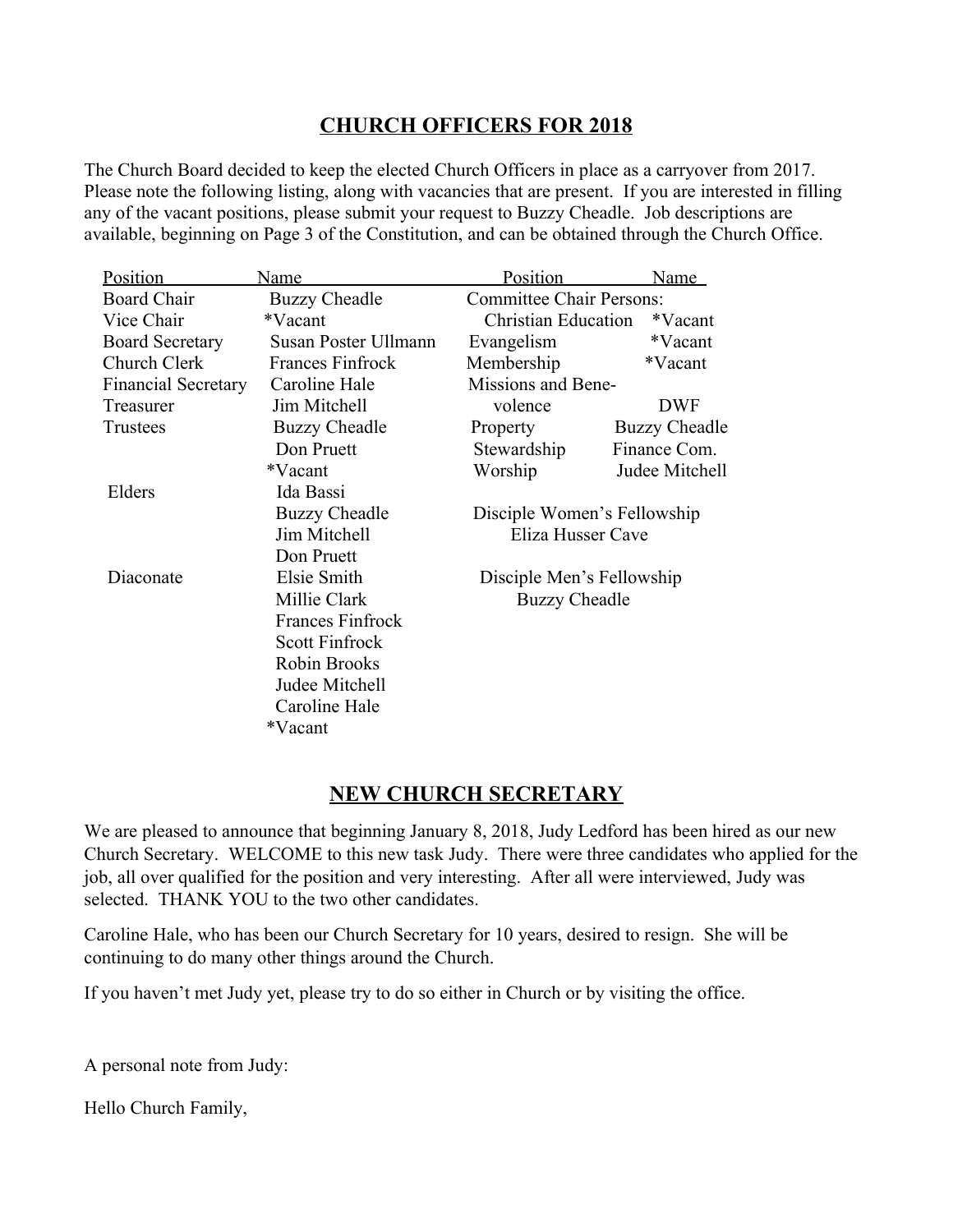I'm very excited for the opportunity to serve as part time secretary for our church beginning January 8.

I was born and grew up in the Augusta area. When I married, I moved away and lived in the mid west for over ten years. My only child, Doug, was born in Illinois. Now he and his two children live in Sugar Hill, GA, near Atlanta. I have a sister in Keysville, GA and a number of cousins in Columbia County.

It was great coming home again, but I didn't stay in Augusta long. I fell in love with Aiken and decided to make it my residence in 2003. God led me here, I am sure.

I love our church family and look forward to working with all of you.

In Christ's Love, Judy Ledford

## **EMERGENCY PROFILE INFORMATION FORMS**

There are still quite a few of you who have not submitted your Emergency Profile Information forms. The completed forms will be kept in the Church Office to only be referenced in case of an emergency. There is limited information which is asked for and there is nothing personal except you name, address, phone numbers, location in, your home, of medications you are taking, who to contact in an emergency and information regarding any pets in your home. If there is something you do not care to share, just leave that portion blank.

Caroline will be handing out forms to those do not have theirs on file. Your help with this would be greatly appreciated. Thank you.

### **CRAFTING GROUP**

If you haven't heard, the Crafting Group will now be meeting on Mondays, 10-11:30 AM in the Library (Classroom #1). If you have any questions, please contact Frances Finfrock.

### **END OF YEAR GIVING STATEMENTS**

Yearly Giving Statements for 2017 will be going out the first part of January, 2018. If you have any questions concerning this, please contact our Financial Secretary, Caroline Hale.

# **TRI-DEVELOPMENT CHRISTMAS PARTY**